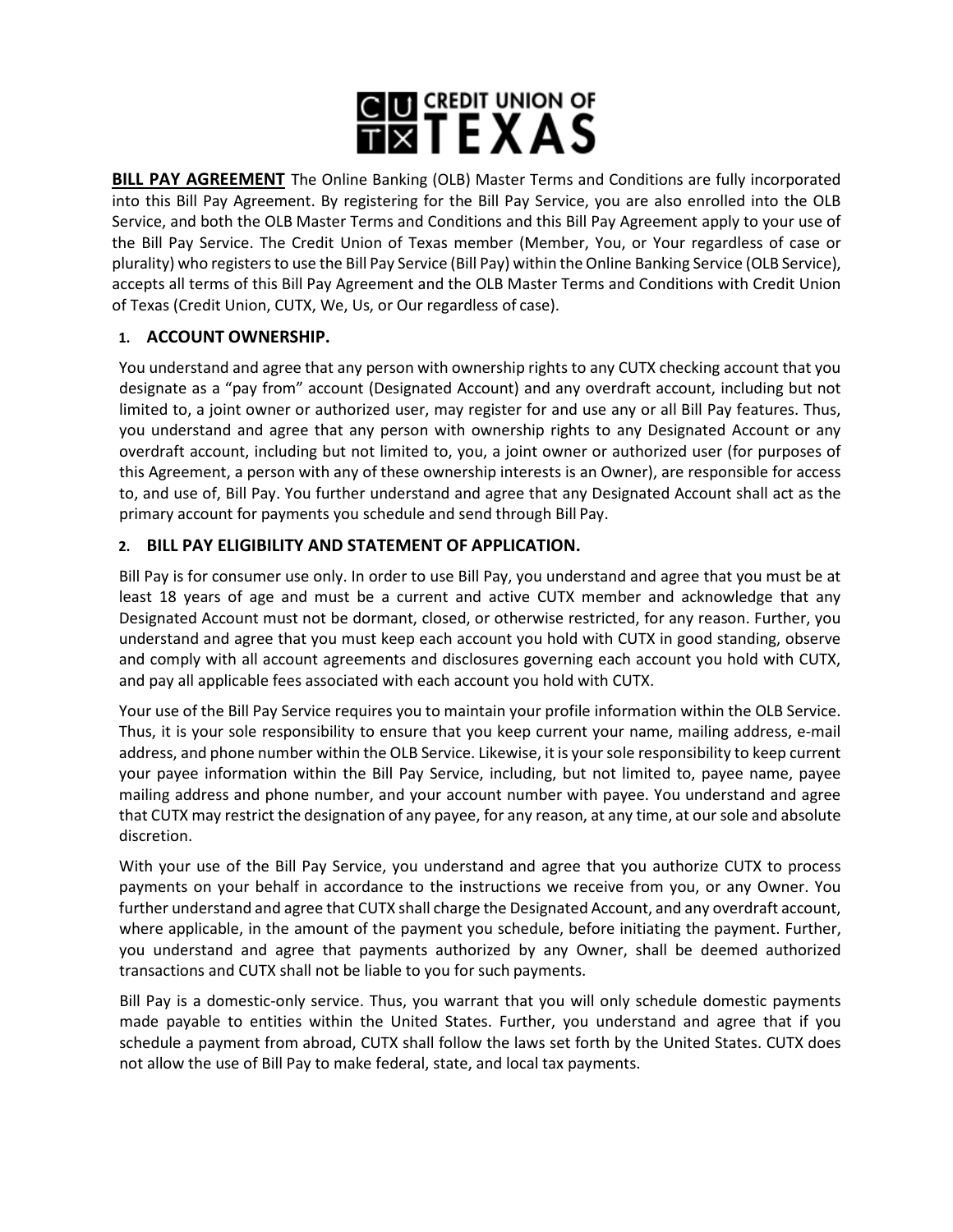#### **3. BUSINESS DAYS AND PROCESSING TIMEFRAME.**

CUTX defines a business day "Business Day") as Monday through Friday from 9:00 A.M. CT to 6:00 P.M. CT. The cut-off time to schedule a payment to process on the same Business Day is 3:00 P.M. CT (Cut-off"). You may schedule a payment Monday through Sunday, 24 hours a day (except during scheduled maintenance timeframes). CUTX processes payments each Business Day. Each payment you schedule by the Cut-off time on any given Business Day will process on the same Business Day, based upon the estimated payment date you choose. When you schedule a payment that falls on a non-Business Day (any federal holiday, Saturday, or Sunday), CUTX processes such payment on the previous Business Day based upon the estimated payment date you choose. Notices of upcoming federal holidays are posted within the CUTX OLB Service upon login. You understand and agree that CUTX reserves the right to change the processing Cut-off time without prior notice to you in our sole and absolute discretion.

#### **4. BILL PAY PAYMENT OPTIONS.**

Payments you schedule through Bill Pay may process as an Automated Clearing House (ACH) item or as a paper item (check). The day you select as the day you would like a payee to receive your payment is the Payment Date. The Process Date is the date CUTX debits your Designated Account and is the day a particular Bill Pay transaction begins in order for your payment to reach the payee by the Payment Date. ACH items process electronically two (2) Business Days prior to the calculated Payment Date. Check items process five (5) Business Days prior to the calculated Payment Date and are sent through the U.S. mail. The Bill Pay Service will provide an indication of the Process Date based upon the Payment Date you select.

Bill Pay provides an indication of how many days to allow for each payment to process. You understand and agree that it is your sole responsibility to determine when to schedule a payment to any payee so that the respective payment is received timely. We highly recommend that you set up a payment to process in advance of the date that payment is due to the payee. We also recommend that you make any changes to a pending payment in advance of that due date.

Bill Pay allows you to schedule both one-time and recurring payments and calculates the processing date based on the Payment Date. The Payment Date is only an estimate. You understand and agree that you must allow ample time for your payments to reach your payees to ensure prompt credit.

- A. One-time Payments: When you schedule a one-time payment, the payment deductsfrom your Designated Account based upon the processing date that is calculated to meet the desired Payment Date. Thus, if you choose a processing date of the current Business Day prior to the Cut-off time, the payment deducts from your Designated Account on that Business Day. If you schedule the payment after the Cut-off time, the payment will deduct from your Designated Account on the next Business Day.
- B. Recurring Payments: When you schedule a recurring payment, the payment deducts from your Designated Account based upon the processing date that is calculated to meet the desired Payment Date. Thus, if you choose a processing date of the current Business Day prior to the Cut-off time, the payment deducts from your Designated Account on that Business Day. If you schedule the payment after the Cut-off time, the payment will deduct from your Designated Account on the next Business Day. If you select to have a payment process on the "Last Business Day", Bill Pay uses the last calendar day of the respective month to calculate the processing date.
- C. eBill Statements: When you set up eBill, you are setting up to receive online notification of an upcoming bill from the respective payee within the OLB Service. eBill is a service offered by a payee and not all payees offer eBill. If the payee offers eBill, you will see the eBill icon. When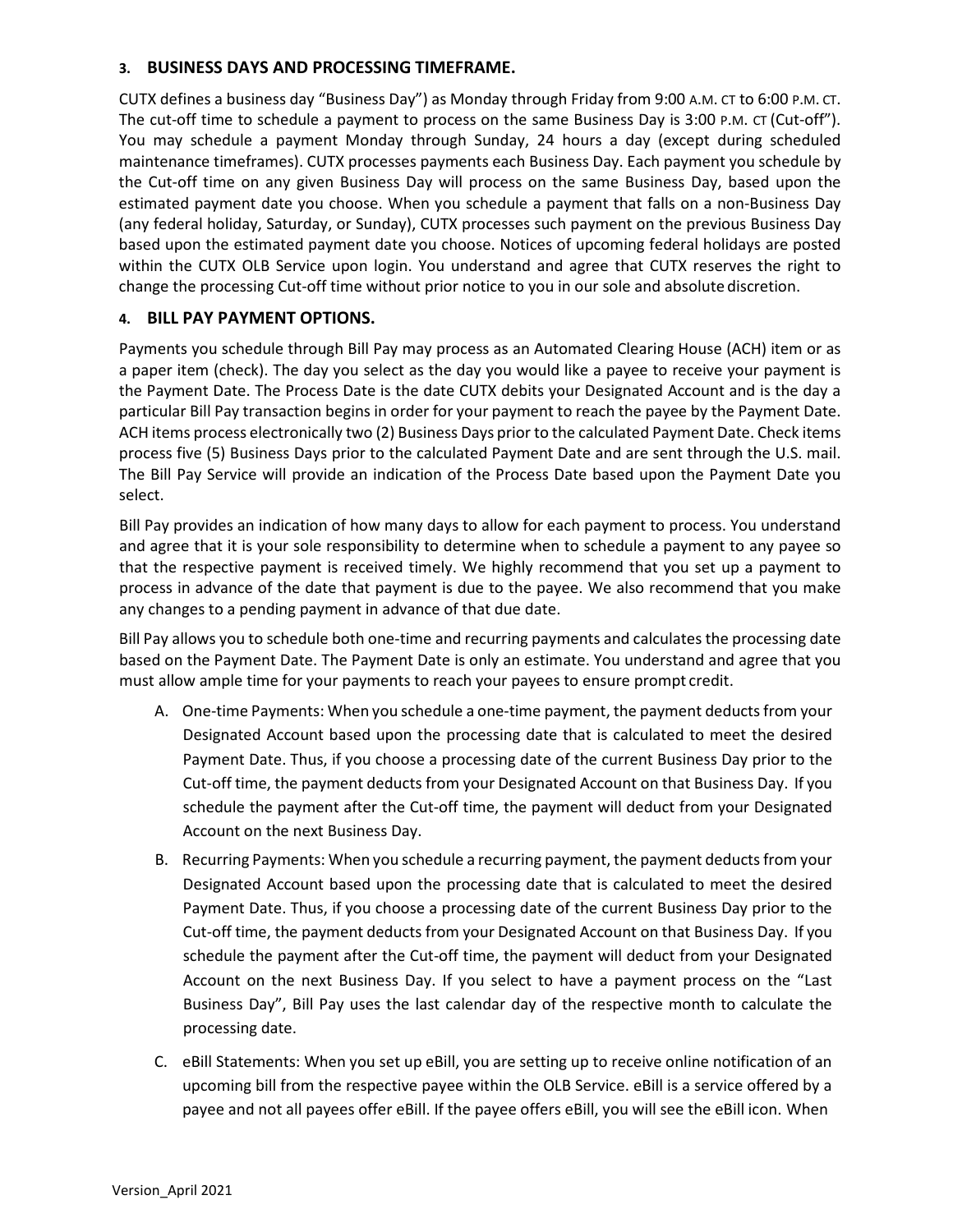eBill is an option for the payee, you understand and agree that you must enter your unique Username and Password with the respective payee to successfully set up eBill. You may set up a one-time payment or recurring payments. When you set up a one-time payment, you choose the preferred Payment Date. When you choose recurring payments, you can choose to make the payment on the date you receive the eBill from the respective payee or on the payment "Due By" date as indicated by the payee. Regardless of payment type or frequency, you understand and agree that it is your sole responsibility to determine when to schedule a payment to any payee so that the payment is received timely.

#### **5. BILL PAY PAYMENT FUNDING.**

You cannot schedule a payment in excess of the available balance in your Designated Account, including any overdraft account. You understand and agree that CUTX reserves the right to restrict a payment drawn against a recent deposit where there are concerns of collectability. You further understand and agree that CUTX shall deduct the scheduled payment amount from your Designated Account, or any overdraft account, on the processing date. Your payment amount is based upon your ability to satisfy the payment and our system controls.

You understand and agree that CUTX will not notify you if a payment you schedule fails to process because you do not have sufficient funds available in your Designated Account, including any overdraft account, and will not resubmit a payment in the event funds later become available in your Designated Account, or any overdraft account. Thus, when a payment you schedule fails to initiate and process, you understand and agree that it is your sole responsibility to make other payment arrangements, including, but not limited to, scheduling another payment through the Bill Pay Service. Should you have any questions with your use of the Bill Pay Service, please contact Member Services at800.314.3828.

#### **6. BILL PAY PAYMENT LIMITS.**

With your use of the Bill Pay Service, you may schedule a payment to a company or person. Regardless of payment type, you understand and agree that you must have the available balance in your Designated Account, including any overdraft account, before a payment can process. You may schedule a Bill Pay payment to a company in any amount up to, and including, \$25,000. To pay a person, you have three payment options: (1) Check, (2) Direct Deposit, and (3), Email. When you pay a person by Check, you may schedule a payment up to, and including, \$25,000.00 daily. When you pay a person by Direct Deposit, you may schedule a payment up to, and including, \$1,000.00 with a daily limit of \$2,000.00. When you pay a person by Email, you may schedule up to, and including, \$3,000.00 daily. You understand and agree CUTX reserves the right to change Bill Pay payment limits at any time, regardless of payment type, without prior notice to you at our sole and absolute discretion.

When you select the "Direct Deposit (Electronic)" payment type, you understand and agree that you are required to obtain the payee's routing instructions. When you select the "Email (Electronic)" payment type, you understand and agree that the person to whom you are sending the payment enters his/her own routing instructions. The "Routing Instructions" represent the payee's or person's routing number and account number with the receiving financial institution. Regardless of payment type, you understand and agree to hold CUTX harmless in the event that you, the payee, or the person to whom you are sending the payment, make an error in obtaining or entering the respective Routing Instructions.

## **7. EXPEDITED FEES.**

You may choose to expedite ("Rush") a payment you schedule through the "Payments" tab. There will be a Rush fee for payments you schedule that will process electronically (ACH) and a higher fee for payments you schedule that will process as a check (paper item). You understand and agree that the payee, not CUTX, will determine whether or not you can schedule a Rush payment to process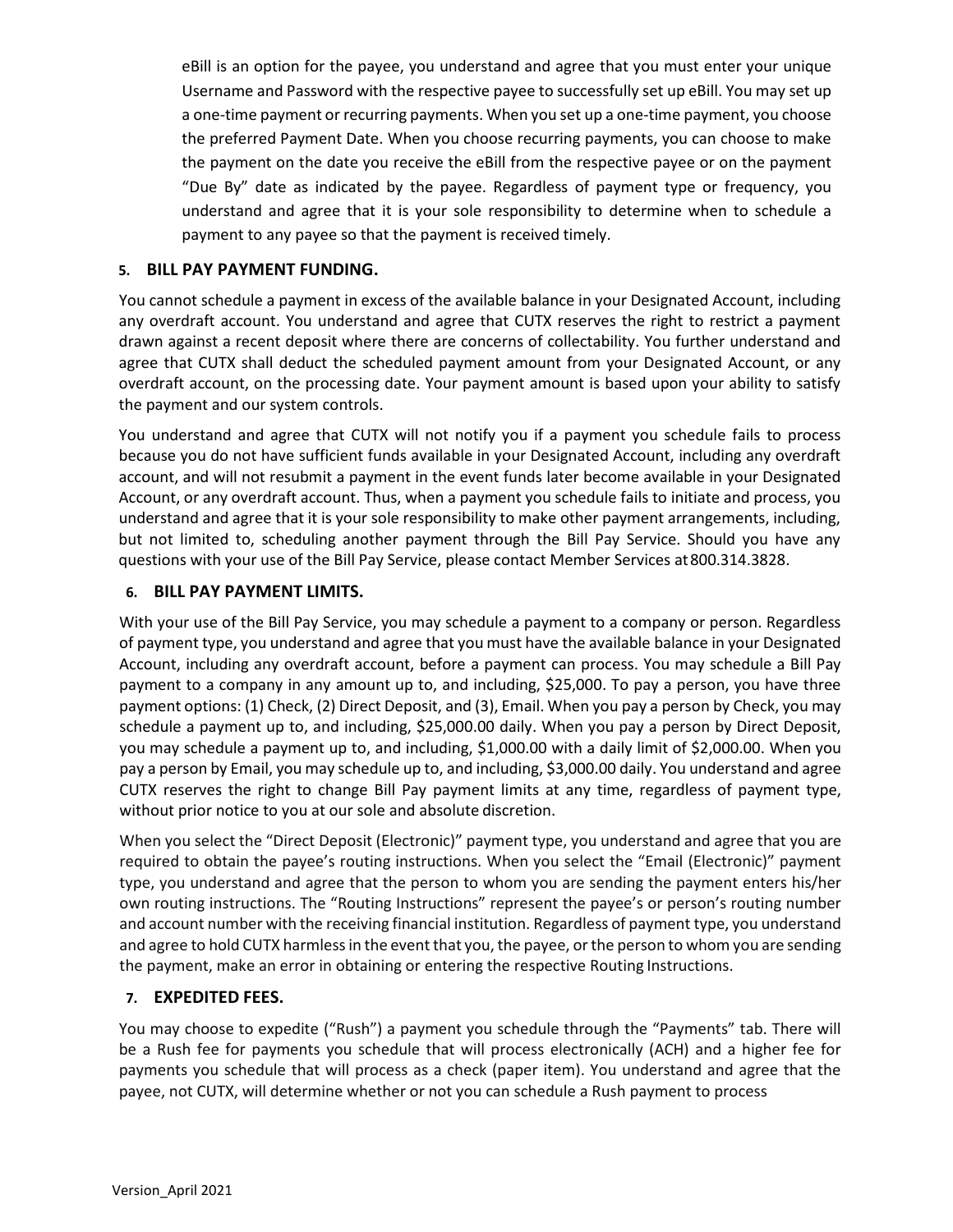electronically or by check. If you have the option to send a Rush payment by check, you can choose for the payee to receive the Rush payment on the next Business Day or the second Business Day. If you have the option to send a Rush payment by ACH, you can choose for the payee to receive the Rush payment on the second Business Day. The Bill Pay Service will notify you ofthe applicable Rush fee. You understand and agree that the Rush fee is a service available to you and is not required. You further understand and agree that the Rush fee, should you choose to Rush a payment you schedule, is non-refundable.

# **8. OTHER FEES.**

There may be other fees that apply to the Bill Pay Service. Please refer to Truth in Savings disclosure which can be found at: [https://cutx.org/assets/files/8LMiDrkc/Truth in Savings.pdf.](https://cutx.org/assets/files/8LMiDrkc/Truth%20in%20Savings.pdf)

## **9. NAME AND ACCOUNT INCONSISTENCY.**

You understand and agree that the NACHA Operating Rules and Guidelines permit the posting of an electronic item based solely on account number. Thus, you understand and agree that when you, any Owner, or the person to whom you are sending the payment, enter Routing Instructions, it is the sole responsibility of each to ensure the respective Routing Instructions are entered correctly. You understand and agree that your obligation to satisfy the payment shall not be excused in the event of such inconsistency between names and account number. In the event an error is made in entering the Routing Instructions, you understand and agree to hold CUTX harmless from any fee or loss you may incur, including any fees and penalties assessed on the payment.

## **10. BILL PAY STOP PAYMENT REQUESTS.**

You understand and agree that you can stop a single payment, or all recurring payments, by accessing Bill Pay and stopping the payment prior to the cut-off ("Cut-off") time on the process date. You understand and agree that you assume full responsibility of stopping any and all payments that may be scheduled by you or any Owner through Bill Pay.

In the event that you do not have accessto Bill Pay and need to request a stop payment, you may contact CUTX by calling Member Services at 800.314.3828. You understand and agree that you may place a verbal stop payment request at least six (6) Business Days prior to the process date. You further understand and agree that CUTX may require you to submit a written confirmation of your stop payment request within 14 calendar days of such request. Under such circumstance where CUTX requires a written confirmation from you, you understand and agree that a stop payment request ceases to be binding after 14 calendar days in the event you fail to provide the written confirmation.

## **11. YOUR LIABILITY FOR UNAUTHORIZED PAYMENTS.**

Notify us AT ONCE if you believe your Login ID or Password has been lost, stolen, or used without your permission. Telephoning us is the best way of limiting your potential losses. You may contact CUTX during business hours by calling Member Services at 800.314.3828. You should immediately change your Login ID and Password through the OLB Service by clicking on the "Settings" tab. If your statement or account details show a payment that you did not make or authorize, notify us AT ONCE. If you do not notify us within sixty (60) days after the statement was mailed to you, or the account detail is made available to you through eStatements, you could lose all the money in your account(s), including any overdraft lineof-credit. We must hear from you no later than sixty (60) days after the statement on which the problem or error appeared was mailed to you or made available to you through eStatements.

## **12. OUR LIABILITY.**

CUTX will use commercially reasonable efforts to post your transactions properly to the Designated Account when you use Bill Pay correctly and comply with this Agreement and all other requirements as set forth by CUTX. However, CUTX shall incur no liability if we are unable to complete a payment attempted by you through Bill Pay due to any one or more of these circumstances:

- 1. Your error that impacts the payment for any reason.
- 2. Your failure to comply with this Agreement and all other requirements as set forth byCUTX.